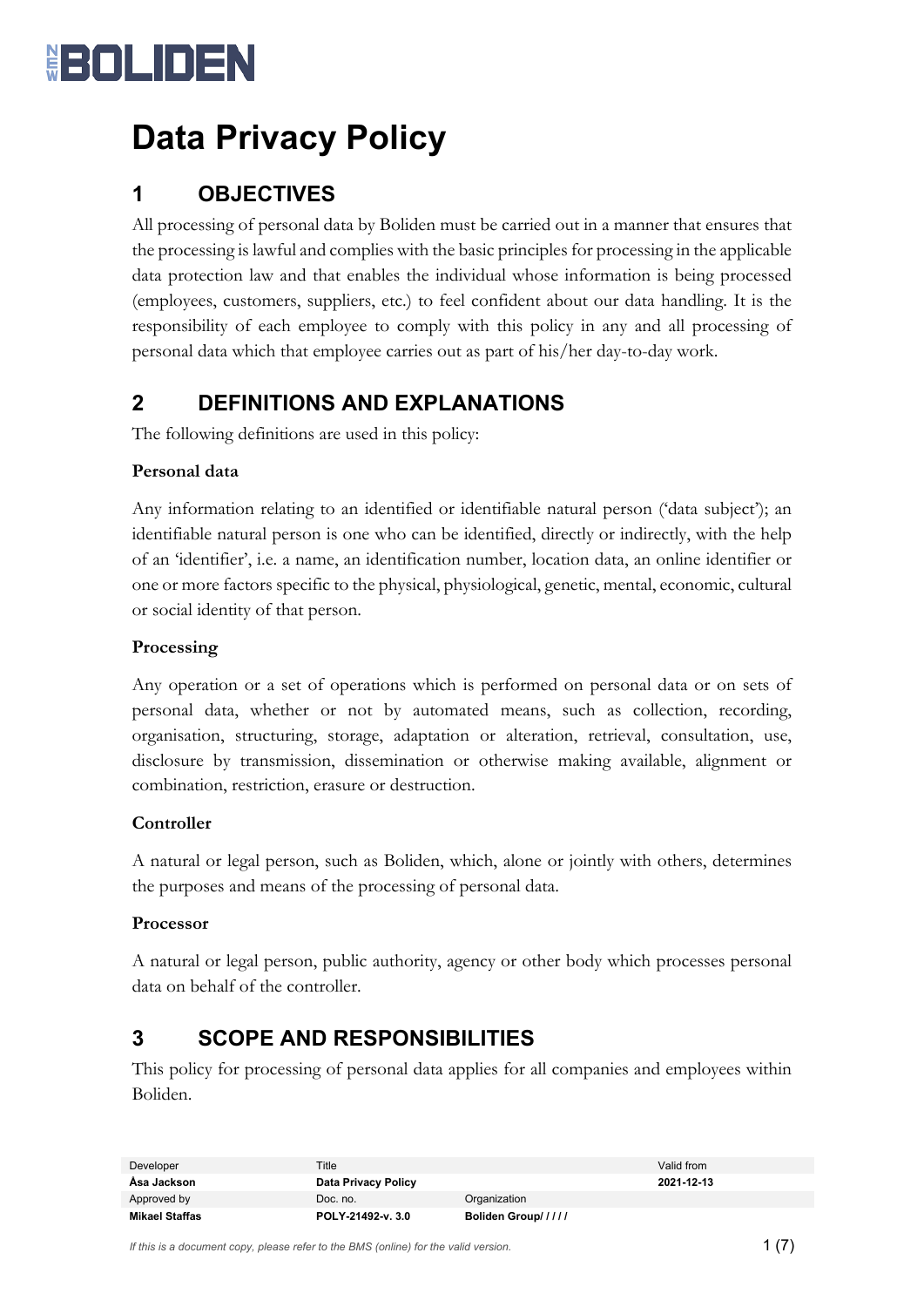

It is the responsibility of each employee to comply with this policy in any and all processing of personal data which that employee carries out as part of his/her day-to-day work.

The overall responsibility for Boliden's compliance with this policy rests with the following:

#### **3.1 CEO**

The CEO must ensure that there is a suitable organisation, delegated responsibility and tasks, and sufficient resources for the work involved in processing of personal data within the company.

#### **3.2 Data privacy organisation**

Boliden has established a data privacy organisation that is tasked with providing Boliden's organisation with support on how to comply with the applicable data protection law. This task includes implementing and verifying Boliden's GDPR compliance, providing guidance and recommendations on the balancing of risk, and in relevant forums (Data Privacy Council and, when applicable, in HR/Legal Board) making data protection-related decisions.

The data privacy organisation comprises the following roles and forums:

#### 3.2.1 Data Privacy Council

The Data Privacy Council should be represented by the following roles/departments with at least one representative from Group Management:

- Corporate Responsibility
- Legal
- HR
- **Mines**
- Smelters
- Data Protection Officer (DPO)

The Data Privacy Council shall:

- decide upon strategies, priorities, resources and budget; and
- based on the above, instruct and have a dialogue with the DPO.

#### 3.2.1 HR/Legal Board

The HR/Legal board is represented by: Group Management and representatives from HR and/ or Legal depending on issue to be discussed. The HR/Legal Board shall:

- ensure data privacy is a standing item on the agenda; and
- receive information and legal advice from DPO.

| Developer      | Title               |                    | Valid from |
|----------------|---------------------|--------------------|------------|
| Asa Jackson    | Data Privacy Policy |                    | 2021-12-13 |
| Approved by    | Doc. no.            | Organization       |            |
| Mikael Staffas | POLY-21492-v. 3.0   | Boliden Group///// |            |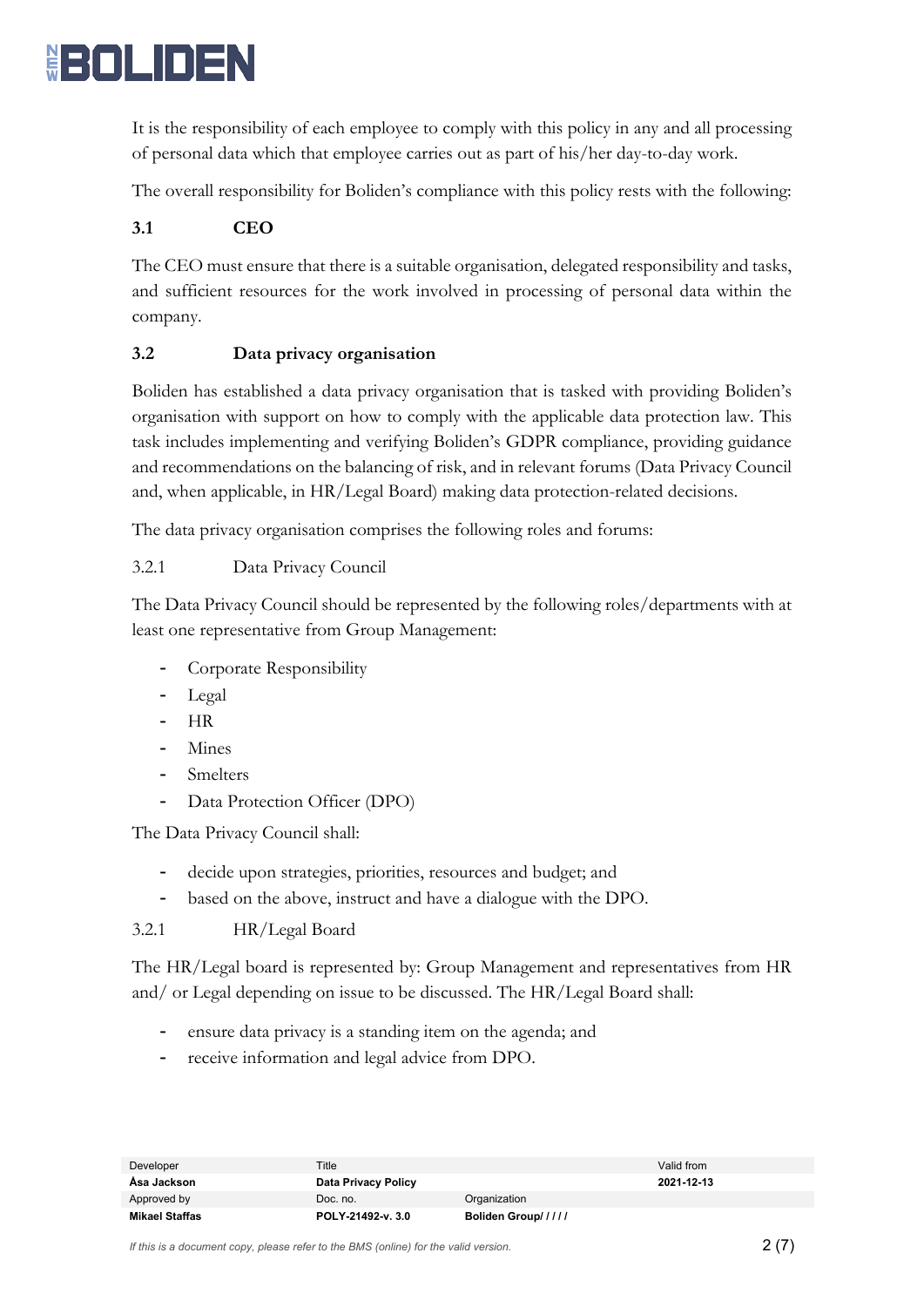

#### 3.2.2 Data Privacy Supervisors

The Data Privacy Supervisors consists of the Data Protection Officer ("DPO") and the Data Privacy Coordinator.

*3.2.2.1 DPO*

Boliden has appointed a Data Protection Officer (DPO) in order to inform and advise, be an escalation point for data protection issues, and to monitor compliance as regards Boliden's processing of personal data. The DPO must also cooperate with and be the contact point for the supervisory authorities. The DPO shall have a comprehensive view of Boliden's compliance and the greatest risks, as well as the work on these. The DPO will report to the Data Privacy Council and HR/Legal Board and, if needed, directly to Boliden's management team.

#### *3.2.2.2 Data Privacy Coordinator*

The Data Privacy Coordinator is responsible for the overall coordination of Boliden's GDPR work, with focus on supporting the data privacy organisation,. The Data Privacy coordinator reports to Director of HR Group.

The Data Privacy Coordinator has a co-ordinating anchor role within the data privacy organisation ("spindeln i nätet"), and shall:

- co-ordinate and drive the data privacy organisation and
- co-ordinate and drive data privacy matters (based on advice from the DPO.

#### 3.2.3 Process and Information owners

#### *3.2.3.1 Business Area/Group Functions*

Delegates changes to regulation, adjacent laws or other updates/clarifications and requirements.

#### *3.2.3.2 General Managers/Business Unit and Director Group Functions*

The GM and Dir Group functions have the responsibility but can delegate work to Data Privacy Champions, and shall:

- provide support, guidance and suggestions to balance risk;
- put in place appropriate technical and organizational measures (e.g. steering documents, templates, data protection by default and by design);
- specific legal advice; and
- specific advice on IT matters

| Developer      | Title               |                    | Valid from |
|----------------|---------------------|--------------------|------------|
| Asa Jackson    | Data Privacy Policy |                    | 2021-12-13 |
| Approved by    | Doc. no.            | Organization       |            |
| Mikael Staffas | POLY-21492-v. 3.0   | Boliden Group///// |            |

*If this is a document copy, please refer to the BMS (online) for the valid version.*  $3\ (7)$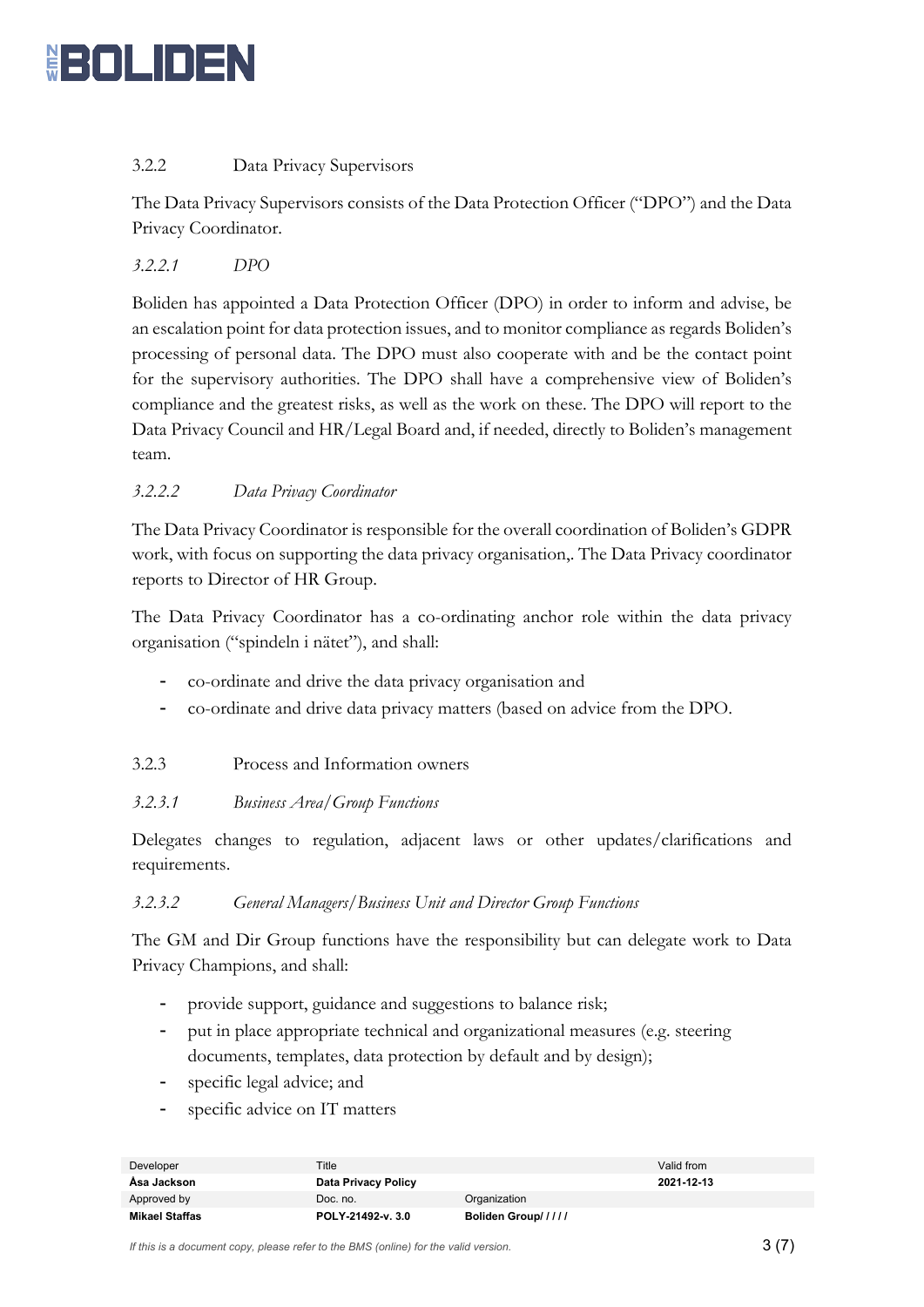

#### *3.2.3.3 Data Privacy Champions*

A Data Privacy Champion is an appointed person designated to be a locally responsible at site/business area/group function. The appointed person is often a local HR person, but it possible to appoint additional persons as Data Privacy Champions at a site/business area/group function for example, a local IT, or local camera surveillance responsible.

Data Privacy Champions are the primary contacts for all employees in data privacy matters and shall reach the entire organisation and ensure that actions are implemented. Data Privacy Champions are responsible for implementing the priority actions in the organisation, such as:

- implementing steering documents;
- implement data processing agreements;
- educate and inform employees (supported by Data privacy Supervisors);
- implement new/changed routines and processes;
- specify requirements for changes to IT systems;

Data Privacy Champions shall also:

- work together with Data Privacy Supervisors to develop plans and specify estimates for the implementation of actions;
- report to Data Privacy Supervisors;
- flag to Data Privacy Supervisors when detecting new processes or collecting of new personal data to determine legitimate basis, updating information to data subject etc.;
- users of the processing records responsible for ensuring that the processing record is updated (new or changed processing's);
- flag on suspicion of personal data breach to DPO or Data Privacy Supervisors;
- if necessary, participate in the work of carrying out requests from data subjects.

#### *3.2.3.4 System Support (Application manager)*

Application manager shall:

- take responsibility for ensuring GDPR compliance;
- establishing and supervising GDPR compliance (Privacy by design and privacy by default); and
- implement appropriated security measures in line with Boliden Data privacy Policy

| Developer      | Title               |                    | Valid from |
|----------------|---------------------|--------------------|------------|
| Asa Jackson    | Data Privacy Policy |                    | 2021-12-13 |
| Approved by    | Doc. no.            | Organization       |            |
| Mikael Staffas | POLY-21492-v. 3.0   | Boliden Group///// |            |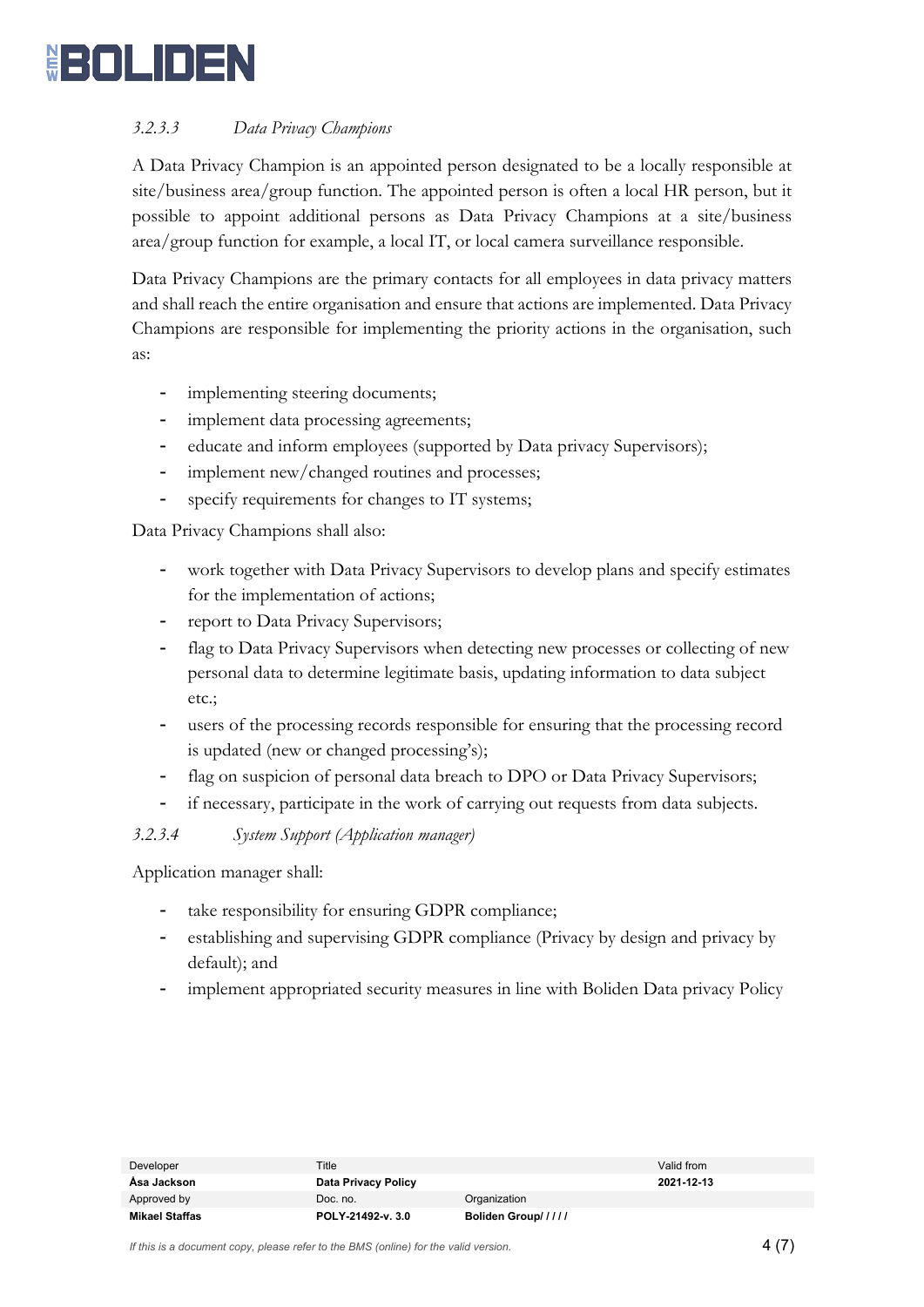# <u>₿={□|\_||□|=</u>



Figure 1: Data privacy organisation, schematic view

#### 3.2.4 Employees

Each employee is responsible in his/her day-to-day work for lawful and fair processing of personal data. By following the Boliden Group's steering documents in respect of processing of personal data, the employee is contributing to the satisfactory processing of personal data.

## **4 POLICY**

Boliden must implement appropriate technical and organisational measures to ensure and be able to demonstrate compliance with the applicable data protection law.

Boliden must, in the processing of personal data, comply with the principles set out in the General Data Protection Regulation (GDPR), meaning that personal data shall be:

- a) processed lawfully, fairly and in a transparent manner in relation to the data subject (lawfulness, fairness and transparency).
- b) collected for specified, explicit and legitimate purposes and not further processed in a manner that is incompatible with those purposes (purpose limitation).
- c) adequate, relevant and limited to what is necessary in relation to the purposes for which they are processed (data minimisation).
- d) accurate and, where necessary, kept up to date. Every reasonable step must be taken to ensure that personal data that are inaccurate, having regard to the purposes for which they are processed, are erased or rectified without delay (accuracy).

| Developer      | Title               |                    | Valid from |
|----------------|---------------------|--------------------|------------|
| Asa Jackson    | Data Privacy Policy |                    | 2021-12-13 |
| Approved by    | Doc. no.            | Organization       |            |
| Mikael Staffas | POLY-21492-v. 3.0   | Boliden Group///// |            |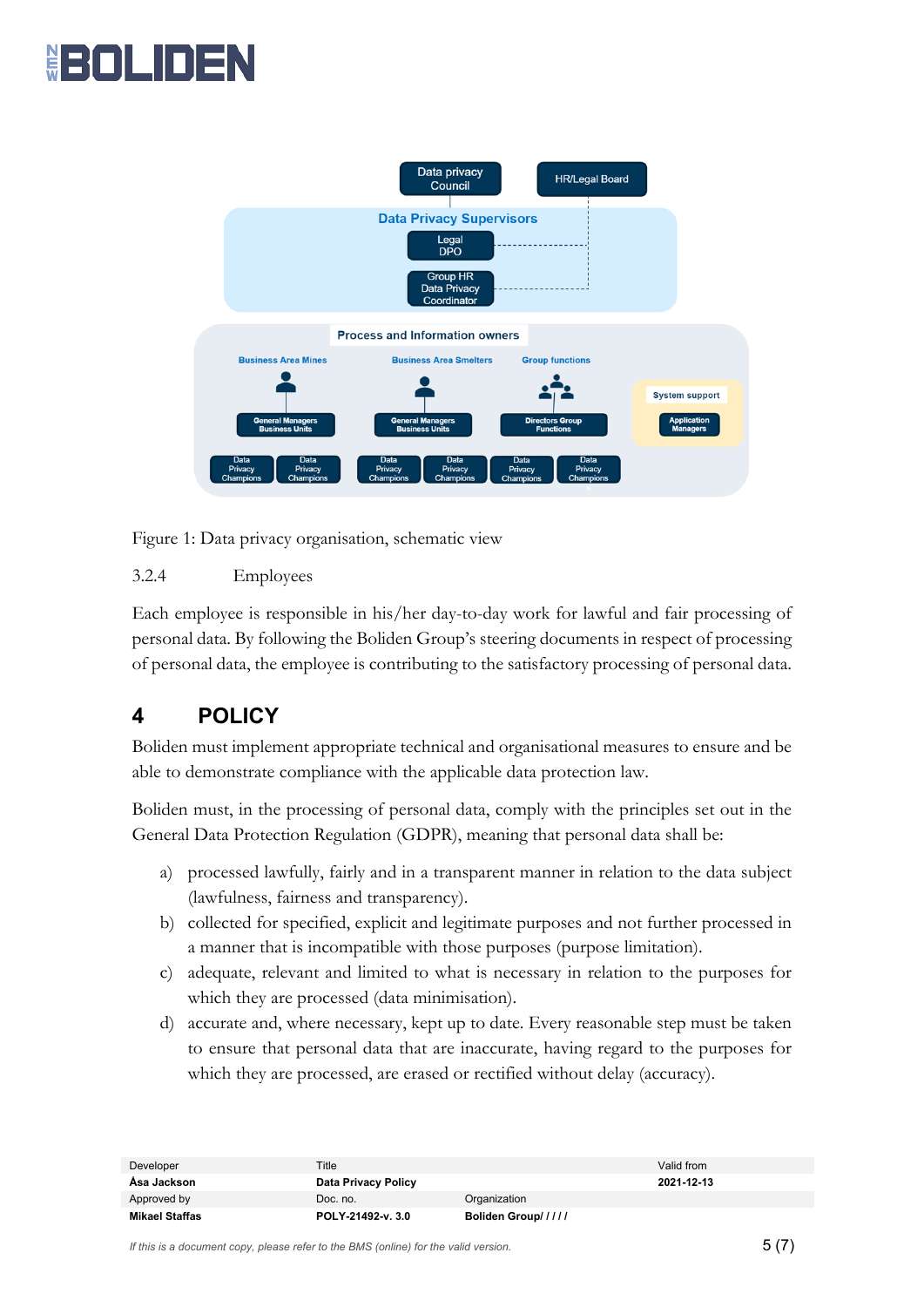

- e) kept in a form which permits identification of data subjects for no longer than is necessary for the purposes for which the personal data are processed (storage limitation).
- f) processed in a manner that ensures appropriate security of the personal data, including protection against unauthorised or unlawful processing and against accidental loss, destruction or damage, using appropriate technical or organisational measures (integrity and confidentiality).

Boliden must be able to demonstrate compliance with these principles, and Boliden's processing of personal data must for that purpose be documented in a structured and clear manner.

Boliden must take appropriate measures to respect the rights of data subjects.

Boliden must ensure that any new system or processing procedure that is introduced within the Group and which includes processing of personal data is designed in such a way that effective protection of the personal data is integrated into the processing (data protection by design).

Boliden must further ensure that, by default, only personal data which are necessary for each specific purpose of the processing are processed. This applies to the amount of personal data collected, the extent of their processing, the period of their storage and their accessibility (data protection by default).

Boliden must ensure a level of security of processing that is appropriate to the risk.

Boliden must cooperate with the Swedish Authority for Privacy Protection (Integritetsskyddsmyndigheten) (or other relevant supervisory authority) in the performance of its tasks.

In the drawing up of contracts, Boliden must, if applicable, ensure that there is a written data processing agreement that regulates the processor's processing of personal data.

## **5 PERSONAL DATA TRANSFERS OUTSIDE THE EU AND EEA**

Boliden must ensure that any transfer of personal data outside of the EU/EEA, to so called third countries, is subject to appropriate safeguards and that the level of protection of the data transferred is essential equivalent to the EU standard. In its judgment C-311/18 (Schrems II) the Court of Justice of the European Union (CJEU) states that controllers or processors, acting as exporters, are responsible for verifying, on a case-by-case basis and, where appropriate, in collaboration with the importer in the third country, if the law or practice of the third country impinges on the effectiveness of the appropriate safeguards contained in the Article 46 GDPR transfer tools.

| Developer      | Title               |                    | Valid from |
|----------------|---------------------|--------------------|------------|
| Åsa Jackson    | Data Privacy Policy |                    | 2021-12-13 |
| Approved by    | Doc. no.            | Organization       |            |
| Mikael Staffas | POLY-21492-v. 3.0   | Boliden Group///// |            |